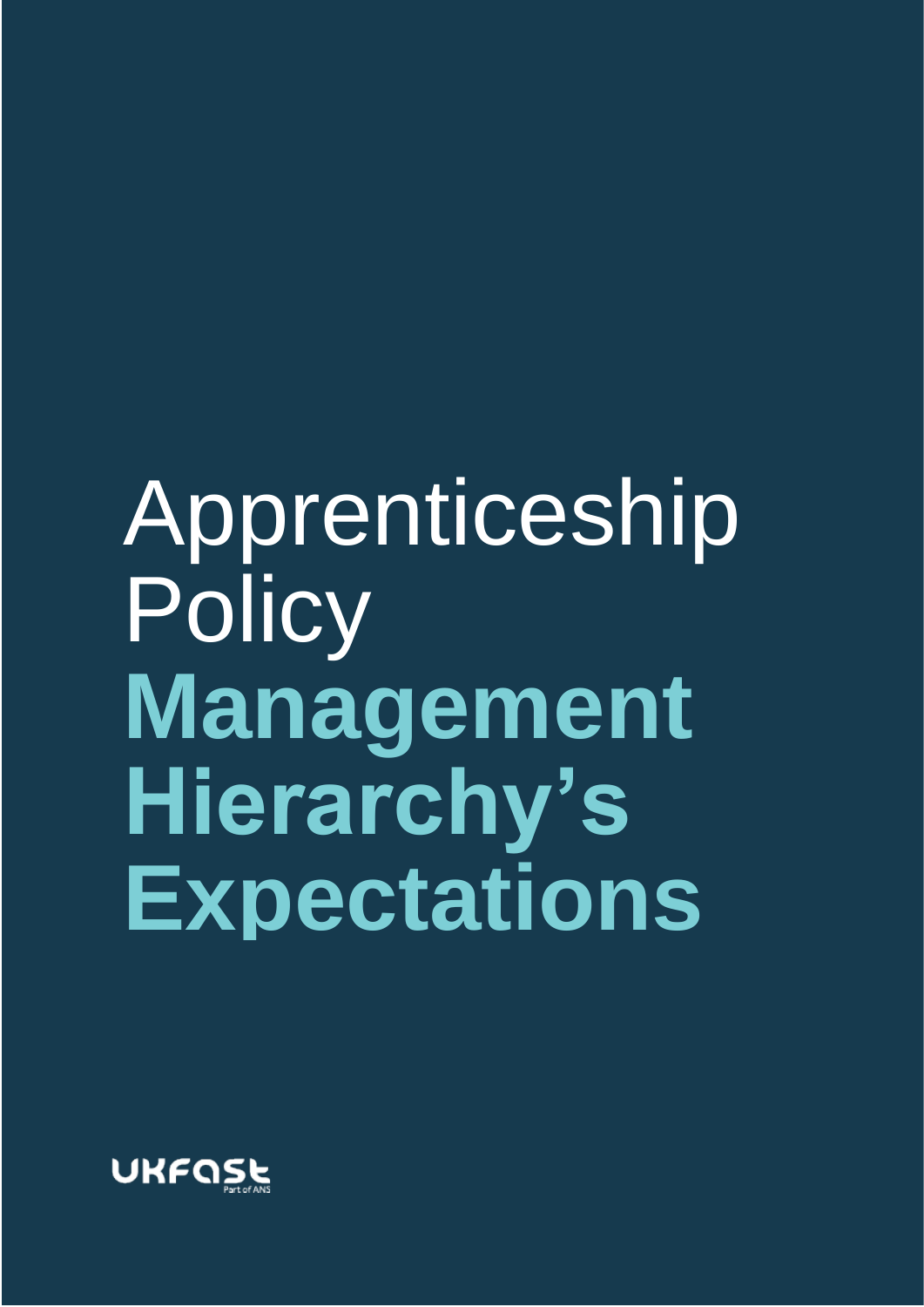## **Version Control**

| <b>Classification</b>      | <b>Public</b>    |
|----------------------------|------------------|
| <b>Date Created</b>        | 07/09/2020       |
| <b>Review Period</b>       | Annual           |
| <b>Last Updated</b>        | September 2021   |
| <b>Next Review</b><br>Date | <b>July 2022</b> |
| Version                    | 1.2              |
| Author                     | Tom Robinson     |
| Owner                      | Tom Robinson     |

## **Mission Statement**

UKFast.Net Ltd's mission is to accelerate the education, development and training through apprenticeships, digital excellence, innovation, and creativity and contributing to the wider community. We aspire to provide the skills for learners to progress into promoted roles within the industry. We will carry this out by.

- **Our strong, shared values, policies, and practice**
- **Our leaders focusing on improving our staff subject knowledge to enhance teaching the apprenticeship curriculum.**
- **Build strong relationships with local school, colleges, further education colleges and vendors to further the development of the providers practises.** • **To ensure the correct staffing and recruitment to ensure the resource meets the needs of the programs we develop and run.**

#### **Vision**

We endeavour to provide every induvial with the support they needs to progress through a range of skills related to their job. We endeavour to give a fully holistic education to our learners which will include skills related to their job and their own personal development. Skills in finance, health, communication which will support our learners in all walks of life. We will do this by;

- Having strong relationships with employers and building curriculums that meet the needs.
- Having personal development curriculums running throughout our all our programs to support to personal growth of our learners.